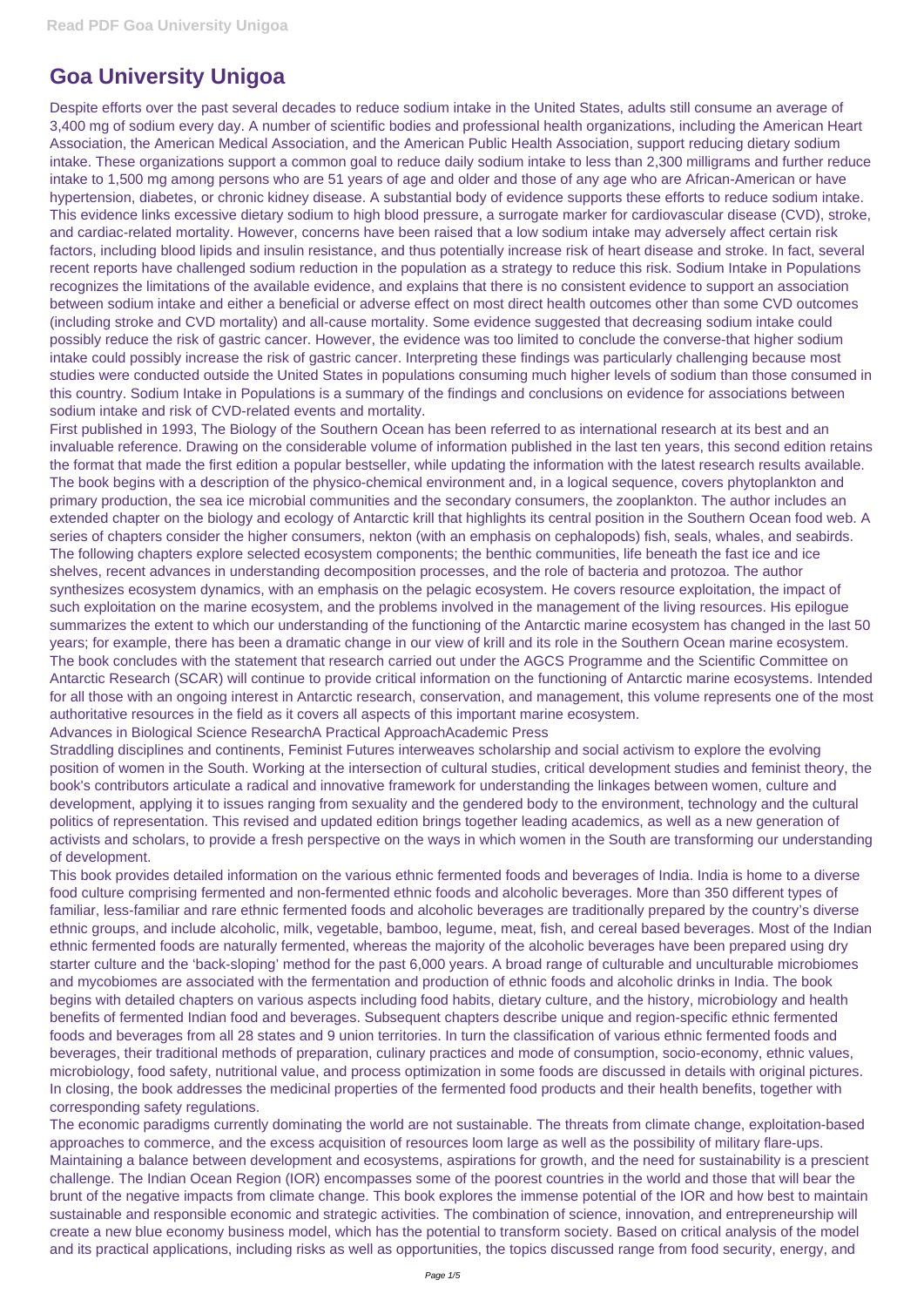resilience to climate change, trade and investments, and improved maritime connectivity to tourism, poverty alleviation, and socioeconomic growth, encompassing a wide range of interests and expertise. FEATURES Examines the geo-politics, georesources, and geo-hazards of the IOR and identifies opportunities and methods to achieve success Covers a detailed assessment of available resources (fisheries, minerals, energy), threats such as pollution (plastic, acoustic, carbon, bio-invasion), geo-politics (maritime security, military invasion), and strategic vision (determining carrying capacity, ethical governance, and responsible ecosystem) of the Indian Ocean Analyzes the economics of the blue economy, the global scenario including the Pacific and Caribbean islands, and the aspect of the Chinese geo-political invasion in the Indian Ocean Inspires entrepreneurs to adopt new ways of creating economic benefits, reducing energy use, and increasing revenue while simultaneously helping the communities involved Discusses the threat and security perspectives of the IOR and the collective responsibility for a sustainable use of resources Crossing a wide range of interests and expertise, this book explores topics and ideas that will be essential to researchers and professionals in marine sciences, economics, business, geography, and political sciences. Graduate students in the same fields as well as any and all organizations that maintain a presence in the IOR will likewise find this book to be a valuable resource.

This comprehensive book is specially developed for the M.A. Political Science candidates of Delhi University for Entrance Test. This book includes Study Material, Previous Paper (Solved) for the purpose of practice of questions based on the latest pattern of the examination. Detailed Explanatory Answers have also been provided for the selected questions for Better Understanding of the Candidates.

Commemoration volume for Ramesh Chandra, D. Phil., founder dean, Faculty of Law, Maharshi Dayanand University, Rohtak; comprises contributed research papers, chiefly in the Indian context.

The books have been prepared on the basis of the guidelines of the National Curriculum Framework (NCF) and the syllabus brought out by the NCERT in 2005. They encourage children to read, form their own opinions and learn the cause-and-effect relationship between events. Various sections To sum up , Histictionary , Archaeology Dig & Discover , A story from History , To meet , Elsewhere in the World and Let us surf enhance learning.

This new fifth edition of Information Resources in Toxicology offers a consolidated entry portal for the study, research, and practice of toxicology. Both volumes represents a unique, wide-ranging, curated, international, annotated bibliography, and directory of major resources in toxicology and allied fields such as environmental and occupational health, chemical safety, and risk assessment. The editors and authors are among the leaders of the profession sharing their cumulative wisdom in toxicology's subdisciplines. This edition keeps pace with the digital world in directing and linking readers to relevant websites and other online tools. Due to the increasing size of the hardcopy publication, the current edition has been divided into two volumes to make it easier to handle and consult. Volume 1: Background, Resources, and Tools, arranged in 5 parts, begins with chapters on the science of toxicology, its history, and informatics framework in Part 1. Part 2 continues with chapters organized by more specific subject such as cancer, clinical toxicology, genetic toxicology, etc. The categorization of chapters by resource format, for example, journals and newsletters, technical reports, organizations constitutes Part 3. Part 4 further considers toxicology's presence via the Internet, databases, and software tools. Among the miscellaneous topics in the concluding Part 5 are laws and regulations, professional education, grants and funding, and patents. Volume 2: The Global Arena offers contributed chapters focusing on the toxicology contributions of over 40 countries, followed by a glossary of toxicological terms and an appendix of popular quotations related to the field. The book, offered in both print and electronic formats, is carefully structured, indexed, and cross-referenced to enable users to easily find answers to their questions or serendipitously locate useful knowledge they were not originally aware they needed. Among the many timely topics receiving increased emphasis are disaster preparedness, nanotechnology, -omics, risk assessment, societal implications such as ethics and the precautionary principle, climate change, and children's environmental health. Opens with an overview of the international toxicology scene, organizations and activities involved with both the science and regulatory framework, and a specific look at the European Union's efforts. Offers an extensive collection of chapters covering over 40 countries and their toxicological infrastructure which includes listings of major books and journals, organizations, professional societies, universities, poison control centers, legislation, and online databases. Provides the Second Edition of the International Union of Pure and Applied Chemistry's Glossary of Terms Used in Toxicology, a carefully constructed and peer reviewed collation of critical terms in the science. Concludes with a potpourri of quotes concerning toxicology and their use in the arts and popular culture. Paired with Volume One, which offers chapters on a host of toxicology sub-disciplines, this set offers the most comprehensive compendium of print, digital, and organizational resources in the toxicological sciences with over120 chapters contributions by experts and leaders in the field.

Advances in Biological Science Research: A Practical Approach provides discussions on diverse research topics and methods in the biological sciences in a single platform. This book provides the latest technologies, advanced methods, and untapped research areas involved in diverse fields of biological science research such as bioinformatics, proteomics, microbiology, medicinal chemistry, and marine science. Each chapter is written by renowned researchers in their respective fields of biosciences and includes future advancements in life science research. Discusses various research topics and methods in the biological sciences in a single platform Comprises the latest updates in advanced research techniques, protocols, and methods in biological sciences Incorporates the fundamentals, advanced instruments, and applications of life science experiments Offers troubleshooting for many common problems faced while performing research experiments Conversion and the shifting discourse of violence -- Spreading like fire: the growth of Pentecostalism among tribals -- Taking refuge in Christ: four narratives on religious conversion -- Becoming believers: Adivasi women and the Pentecostal church -- Encountering the alien: Hindutva politics and anti-Christian violence -- Beyond the competing projects of conversion This open access book documents myriads of ways community-based climate change adaptation and resilience programs are being implemented in South Asian countries. The narrative style of writing in this volume makes it accessible to a diverse audience from academics and researchers to practitioners in various governmental, non-governmental and international agencies. At a time when climate change presents humanity with a gloomy future, the stories of innovation, creativity, grassroots engagement and locally applicable solutions highlighted in this book provides insights into hopeful ways of approaching climate solutions. South Asian countries have been dealing with the impact of climate change for decades and thus offer valuable learning opportunities for developing countries within and beyond the region as well as many western countries that are confronting the wrath of climate induced natural disasters more recently. SANDEE has been a pioneer in the development of research and training in environmental economics and related issues in South Asia and Prof Maler has been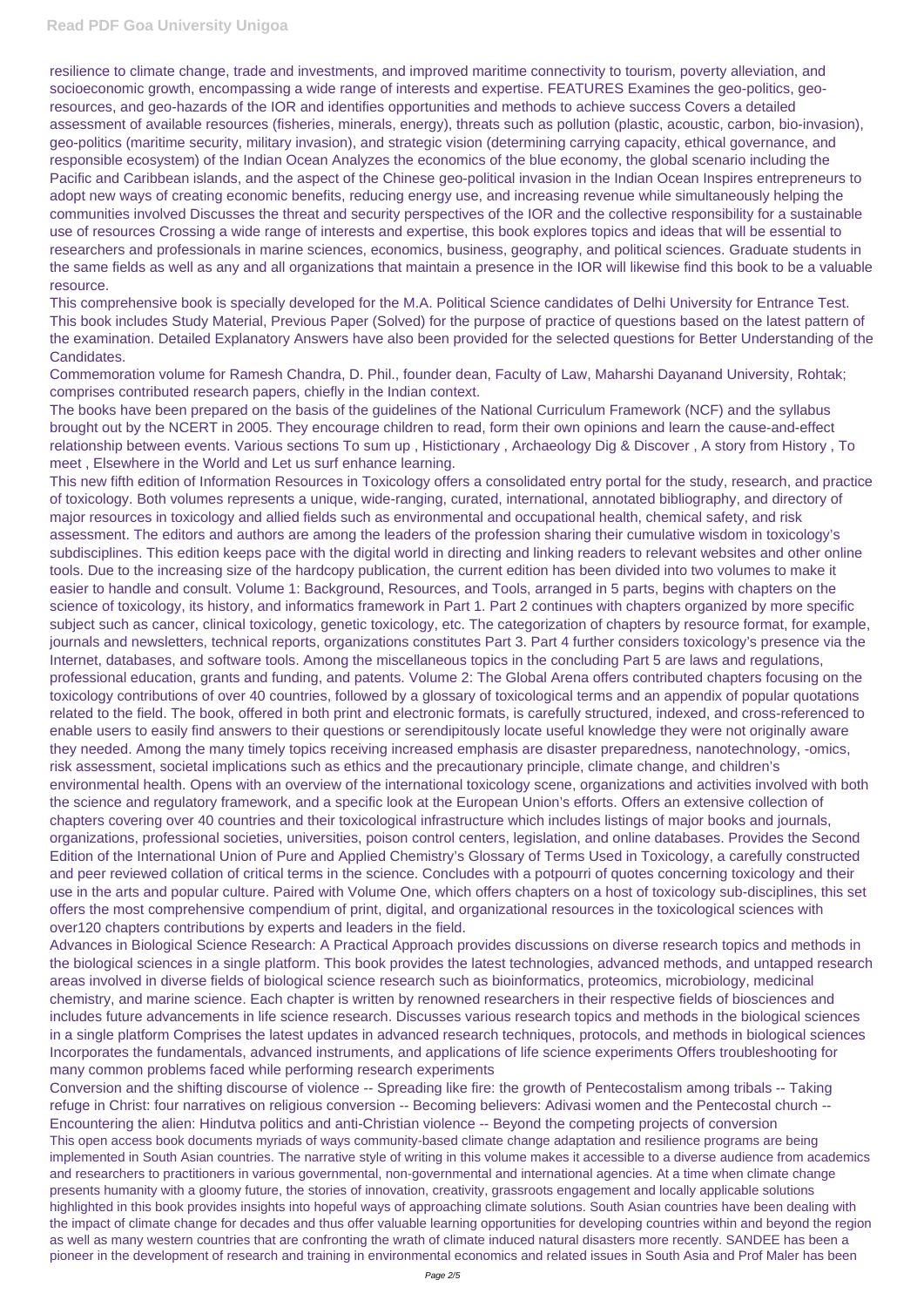throughout SANDEE's history, its mentor, and its strongest supporter. Many young economists in South Asia have significantly benefited from Prof Maler's guidance and inputs. The present volume on "Climate Change and Community Resilience: Insights from South Asia" is a fitting tribute and an excellent reflection of Prof Maler's contributions to the SANDEE programme throughout his association. - Mahesh Banskota, Ph.D. Professor, Development Studies School of Arts, Kathmandu University This comprehensive volume aptly identifies grassroots initiatives as the core of the problem of adaptation to climate change. The analysis of the different experiments is lucid, inclusive, and full of interesting detail. The methodologies used and the subjects covered span a range of frameworks and narratives. Put together, the studies are a fitting tribute to Karl-Goran Maler, who spent years putting his impeccable expertise to use for the cause of enhancing research in South Asia. - Kanchan Chopra, Ph.D. Former Director and Professor, Institute of Economic Growth, Delhi, and Fellow, SANDEE The slow international policy response to climate change elevates the importance of understanding how communities can respond to climate change's many threats. This unusually accessible volume provides that understanding for South Asia while being relevant to the rest of the world. Its emphasis on research by scholars from the region makes it a wonderful tribute to Prof. Karl-Göran Mäler, who contributed so much to the growth of environmental economics research capacity in South Asia. - Jeffrey R. Vincent, Ph.D. Clarence F. Korstian Professor of Forest Economics & Management Nicholas School of the Environment, Duke University, USA

This study explores the nature and circumstances of India's social unrest in the 1980s. The author provides an analysis of the widespread corruption among politicians and in most strata of the government machinery, the blatant discrepancy between legislation ostensibly designed to protect minorities and their actual treatments by higher castes, the administration and the jurisdiction at the time.

Mangroves are typically tropical coastal ecosystems found in the inter-tidal zones of river deltas and back water areas. They represent highly dynamic and fragile ecosystems, yet they are the most productive and biologically diversified habitats of various life forms including plants, animals and microorganisms. Mangroves are a resource of many different products, including; microorganisms that harbor a diverse group of industrially important enzymes, antibiotics, therapeutic proteins and vaccines; timber resistant to rot and insects; and medicinal plants. Divided into three main parts, Biotechnological Utilization of Mangrove Resources first provides a broad introduction into mangrove ecology. Subsequent chapters discuss the biodiversity of mangroves, including the diverse nature of the organisms within the mangroves themselves. The final part pays special attention to biotechnological utilization of mangroves. Topics such as antimicrobial activity of mangrove-derived products, anti-oxidant activity of mangrove derived products and pharmaceutical applications, are covered in detail. Biotechnological Utilization of Mangrove Resources brings the latest research and technologies in mangrove biology into one platform, providing readers with an up-to-date view on the area. This would serve as an excellent reference book for researchers and students in the field of marine biology especially interested in mangrove ecosystems. Highlights the diversity of different life forms in the mangrove ecosystem, including the importance of mangroves and mangrove-derived products. Focuses on biotechnological utilization of mangrove resources such as antimicrobial and antioxidant properties of microorganisms, and industrial and pharmaceutical applications Discusses the different modern tools and techniques used for the study of mangrove resources

Nano-Bioremediation: Fundamentals and Applications explores how nano-bioremediation is used to remedy environmental pollutants. The book's chapters focus on the design, fabrication and application of advanced nanomaterials and their integration with biotechnological processes for the monitoring and treatment of pollutants in environmental matrices. It is an important reference source for materials scientists, engineers and environmental scientists who are looking to increase their understanding of bioremediation at the nanoscale. The mitigation of environmental pollution is the biggest challenge to researchers and the scientific community, hence this book provides answers to some important questions. As an advanced hybrid technology, nano-bioremediation refers to the integration of nanomaterials and bioremediation for the remediation of pollutants. The rapid pace of urbanization, massive development of industrial sectors, and modern agricultural practices all cause a controlled or uncontrolled release of environmentally-related hazardous contaminants that are seriously threatening every key sphere, including the atmosphere, hydrosphere, biosphere, lithosphere, and anthroposphere. Explores the current and potential applications of nano-bioremediation in the remediation of hazardous pollutants Outlines the major properties and classes of nanomaterials that make them efficient bioremediation agents Assesses the major challenges of effectively implementing bioremediation techniques at the nanoscale Marine environment is the largest habitat covering approximately 70% of the total earth surface. Oceans are the main regulatory agent of earth's climate and harbour a huge diversity of living organisms. Marine environment provide a unique ecological niche to different microbes which play a significant role in nutrient recycling as well as various environmental activities. However with rapid industrialization, urbanisation, ship trafficking and mining activities enormous amounts of waste including heavy metals, hydrocarbons, chemicals, dyes, organic load, agriculture waste, pesticides, antifoulants (e.g. tributyltin) and bacterial pathogens have accumulated in marine/estuarine environments over several decades and pose a serious threat to marine macro and micro biota and humans and therefore require special attention. However some natural marine microbes are known to possess diverse resistance mechanisms and degradation pathways to variety of toxic pollutants and these unique characteristics of marine/estuarine bacteria proved to be an ideal tool in bioremediation of contaminated marine and estuarine environmental sites. Reclamation of marine polluted environments using marine microbes has been found to be effective, affordable and ecofriendly technological solution over conventional physical and chemical methods. Objective of this book is focus on marine pollution and application of marine microorganisms in cost effective and ecofriendly methods of pollution abatement. The Routledge Handbook of Translation, Feminism and Gender provides a comprehensive, state-of-the-art overview of feminism and gender awareness in translation and translation studies today. Bringing together work from more than 20 different countries – from Russia to Chile, Yemen, Turkey, China, India, Egypt and the Maghreb as well as the UK, Canada, the USA and Europe – this Handbook represents a transnational approach to this topic, which is in development in many parts of the world. With 41 chapters, this book presents, discusses, and

critically examines many different aspects of gender in translation and its effects, both local and transnational. Providing overviews of key questions and case studies of work currently in progress, this Handbook is the essential reference and resource for students and researchers of translation, feminism, and gender.

Learning by Doing with National Instruments Development Boards starts with a brief introduction to LabVIEW programming, which is required to explore the National Instrument platform, an introduction that includes detailed installation and licensing setup. Further, it gives the features and configuration setup of NI SPEEDY-33, NI ELVIS and myRIO boards. The focus of the book is on worked-out case studies for students working in different areas of electronics such as basic digital design, biomedical instrumentation, sensors and measurement. Data acquisition using SPEEDY-33, NI –ELVIS and myRIO kits is also odiscussed. The book also examines the myRIO platform. The Asia-Pacific region is considered the world's religious core, with the greatest number of pilgrims and travellers to religious events for both international and domestic tourism. It is estimated that there are approximately 600 million national and international religious and spiritual

voyages in the world, of which over half take place in Asia. This book focuses on tourism and sacred sites in Asia. Contemporary case studies of religious and pilgrimage activities provide key learning points and present practical examples from this 'hub' of pilgrimage destinations. They explore ancient, sacred and emerging tourist destinations and new forms of pilgrimage, faith systems and quasi-religious activities. It will be of interest to researchers within religious, cultural, heritage and Asian tourism. Key features include: - An Asian perspective on a growing area of tourism. - Case studies from across the continent. - Full-colour images of pilgrimage sites and key destinations bring the topic to life.

This is the first book describing in vitro cultivation of root organs. The text describes various biological aspects such as the physiology,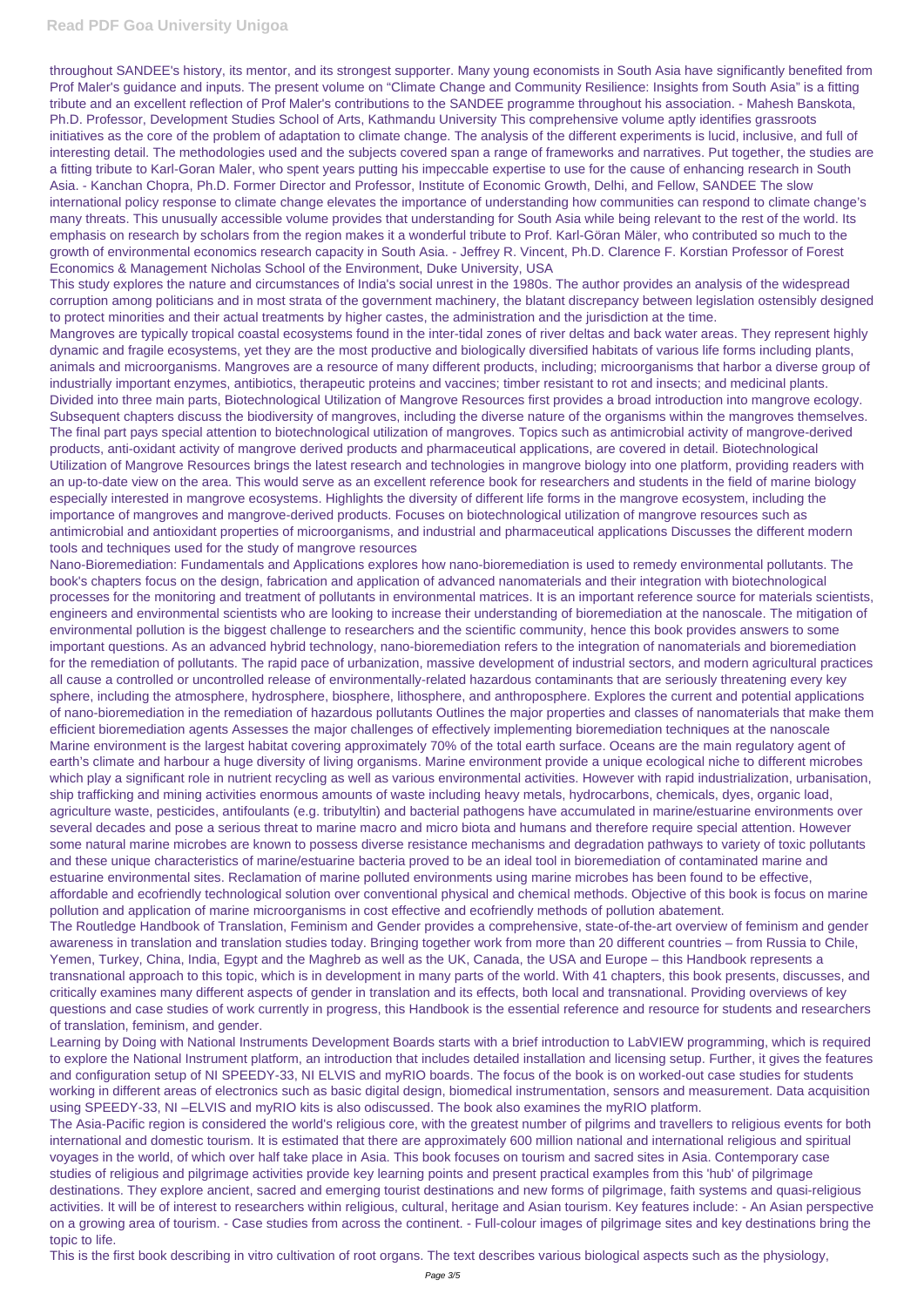biochemistry, biodiversity, and life cycles of fungi, as well as the effects of symbiosis on plant growth and development, including large-scale fungus production for biotechnological use. Detailed protocols allow the immediate application of the method to culture mycorrhizal fungi in vitro.

"Chris Bobel is a careful ethnographer, respectful of research participants, and while she clearly takes a stand on menstrual activism, she handily defends her proposition that feminism is `finding its balance between reliving its past and creating its future.' Bobel's work, which includes incisive analysis of how third-wave, activists incorporate and update tactics and strategies of the second wave, will be a welcome addition to the scholarship of feminism." Elizabeth Kissling, author of Capitalizing on the Curse: The Business of Menstruation New Blood offers a fresh interdisciplinary look at feminism-in-flux. For over three decades, menstrual activists have questioned the safety and necessity of feminine care products while contesting menstruation as a deeply entrenched taboo. Chris Bobel shows how a little-known yet enduring force in the feminist health, environmental, and consumer rights movements lays bare tensions between second and third-wave feminisms and reveals a complicated story of continuity and change within the women's movement. Bobel focuses on debates central to feminist thought (including the utility of the category "gender") and the challenges to building an inclusive feminist movement. Filled with personal narratives, playful visuals, and original humor, New Blood reveals middle-aged progressives communing in Red Tents, urban punks and artists "culture jamming" commercial menstrual products in their zines and sketch comedy, queer anarchists practicing DIY health care, African American health educators espousing "holistic womb health," and hopeful mothers refusing to pass on the shame to their pubescent daughters. With verve and conviction, Bobel illuminates today's feminism-on-the-ground---indisputably vibrant, contentious, and everdynamic.

This proceedings book presents state-of-the-art research innovations in computational vision and bio-inspired techniques. Due to the rapid advances in the emerging information, communication and computing technologies, the Internet of Things, cloud and edge computing, and artificial intelligence play a significant role in the computational vision context. In recent years, computational vision has contributed to enhancing the methods of controlling the operations in biological systems, like ant colony optimization, neural networks, and immune systems. Moreover, the ability of computational vision to process a large number of data streams by implementing new computing paradigms has been demonstrated in numerous studies incorporating computational techniques in the emerging bio-inspired models. The book reveals the theoretical and practical aspects of bio-inspired computing techniques, like machine learning, sensor-based models, evolutionary optimization, and big data modeling and management, that make use of effectual computing processes in the bio-inspired systems. As such it contributes to the novel research that focuses on developing bio-inspired computing solutions for various domains, such as human–computer interaction, image processing, sensor-based single processing, recommender systems, and facial recognition, which play an indispensable part in smart agriculture, smart city, biomedical and business intelligence applications.

What is fuzzy logic?--a system of concepts and methods for exploring modes of reasoning that are approximate rather than exact. While the engineering community has appreciated the advances in understanding using fuzzy logic for quite some time, fuzzy logic's impact in nonengineering disciplines is only now being recognized. The authors of Fuzzy Logic in Geology attend to this growing interest in the subject and introduce the use of fuzzy set theory in a style geoscientists can understand. This is followed by individual chapters on topics relevant to earth scientists: sediment modeling, fracture detection, reservoir characterization, clustering in geophysical data analysis, ground water movement, and time series analysis. George Klir is the Distinguished Professor of Systems Science and Director of the Center for Intelligent Systems, Fellow of the IEEE and IFSA, editor of nine volumes, editorial board member of 18 journals, and author or co-author of 16 books Foreword by the inventor of fuzzy logic-- Professor Lotfi Zadeh

The Most Authentic Source Of Information On Higher Education In India The Handbook Of Universities, Deemed Universities, Colleges, Private Universities And Prominent Educational & Research Institutions Provides Much Needed Information On Degree And Diploma Awarding Universities And Institutions Of National Importance That Impart General, Technical And Professional Education In India. Although Another Directory Of Similar Nature Is Available In The Market, The Distinct Feature Of The Present Handbook, That Makes It One Of Its Kind, Is That It Also Includes Entries And Details Of The Private Universities Functioning Across The Country.In This Handbook, The Universities Have Been Listed In An Alphabetical Order. This Facilitates Easy Location Of Their Names. In Addition To The Brief History Of These Universities, The Present Handbook Provides The Names Of Their Vice-Chancellor, Professors And Readers As Well As Their Faculties And Departments. It Also Acquaints The Readers With The Various Courses Of Studies Offered By Each University.It Is Hoped That The Handbook In Its Present Form, Will Prove Immensely Helpful To The Aspiring Students In Choosing The Best Educational Institution For Their Career Enhancement. In Addition, It Will Also Prove Very Useful For The Publishers In Mailing Their Publicity Materials. Even The Suppliers Of Equipment And Services Required By These Educational Institutions Will Find It Highly Valuable.

This contributed volume discusses in detail the process of construction of a WordNet of 18 Indian languages, called "Indradhanush" (rainbow) in Hindi. It delves into the major challenges involved in developing a WordNet in a multilingual country like India, where the information spread across the languages needs utmost care in processing, synchronization and representation. The project has emerged from the need of millions of people to have access to relevant content in their native languages, and it provides a common interface for information sharing and reuse across the Indian languages. The chapters discuss important methods and strategies of language computation, language data processing, lexical selection and management, and language-specific synset collection and representation, which are of utmost value for the development of a WordNet in any language. The volume overall gives a clear picture of how WordNet is developed in Indian languages and how this can be utilized in similar projects for other languages. It includes illustrations, tables, flowcharts, and diagrams for easy comprehension. This volume is of interest to researchers working in the areas of language processing, machine translation, word sense disambiguation, culture studies, language corpus generation, language teaching, dictionary compilation, lexicographic queries, cross-lingual knowledge sharing, e-governance, and many other areas of linguistics and language technology. Newly qualified library and information staff are thrown in at the deep end in their first jobs, where they are expected to function as skilled practitioners. They find themselves in a world where technological developments and global competition are changing the shape and reach of information services. The scale and speed of change present constant challenges to develop awareness and understanding of the wider environment in order to improve local services. Their need for support in their professional development is particularly acute at this stage in their careers. This easy-to-use manual aims to provide that support at both operational and strategic levels. It is designed to help new professionals Page 4/5